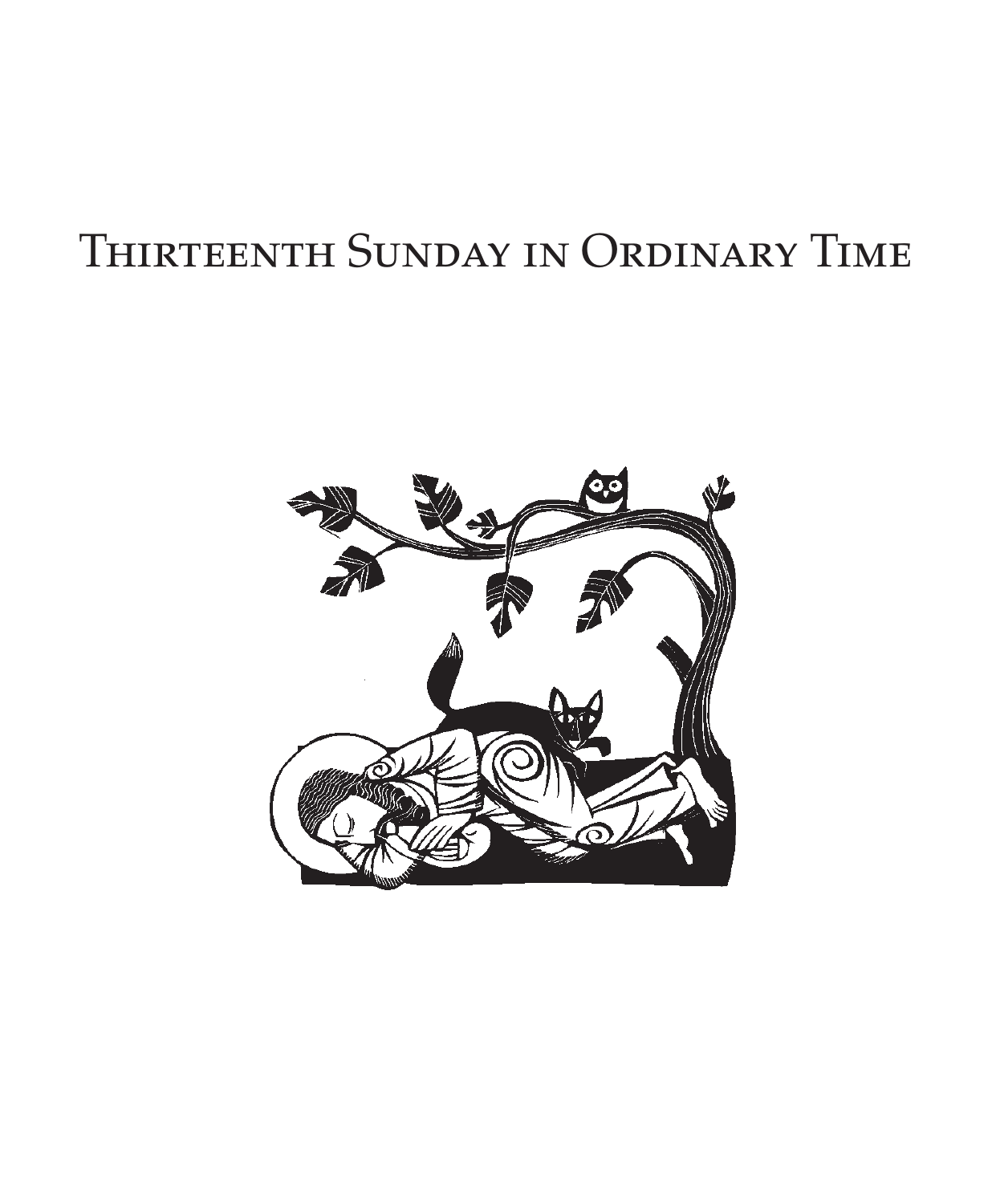# Opening Song

**I Will Lift Up Your Name**



Text and music: Steve Angrisano and Tom Tomaszek, © 1997, 1998, spiritandsong.com. Published by OCP Publications. All rights reserved. Reprinted with permission under LicenSingOnline, #U10230.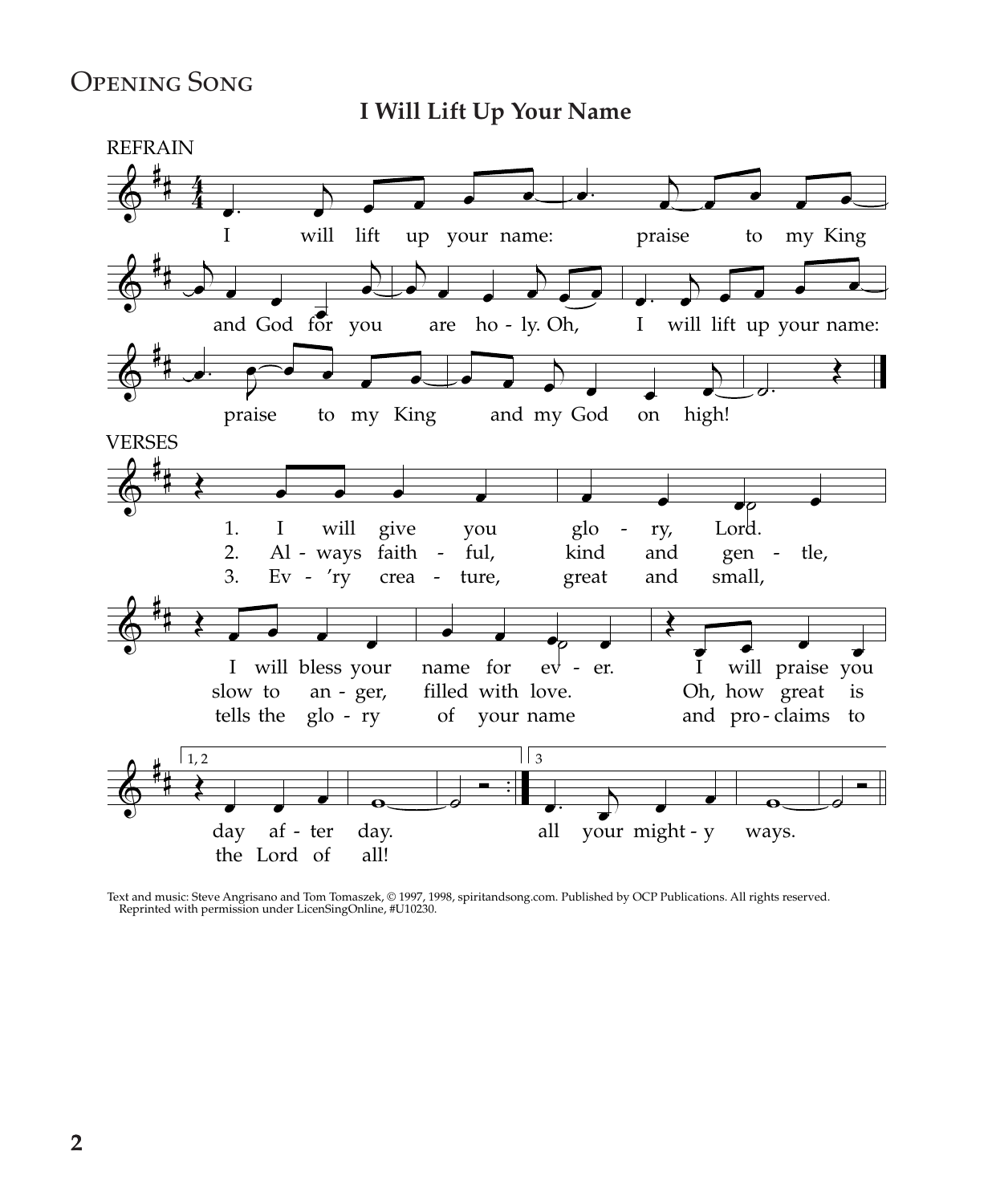# Gloria



Glory to God in the highest, and on earth peace to people of good will. We praise you, we bless you, we adore you, we glorify you, we give you thanks for your great glory, Lord God, heavenly King, O God, almighty Father.



Lord Jesus Christ, Only Begotten Son, Lord God, Lamb of God, Son of the Father, you take away the sins of the world, have mercy on us; you take away the sins of the world, receive our prayer; you are seated at the right hand of the Father, have mercy on us.



For you alone are the Holy One, you alone are the Lord, you alone are the Most High, Jesus Christ, with the Holy Spirit, in the glory of God the Father. Amen.

Psalm tones by Howard Hughes, S.M. from the Liturgical Psalter © 1994, International Committee on English in the Liturgy, Inc. (ICEL). All rights reserved. Used with permission.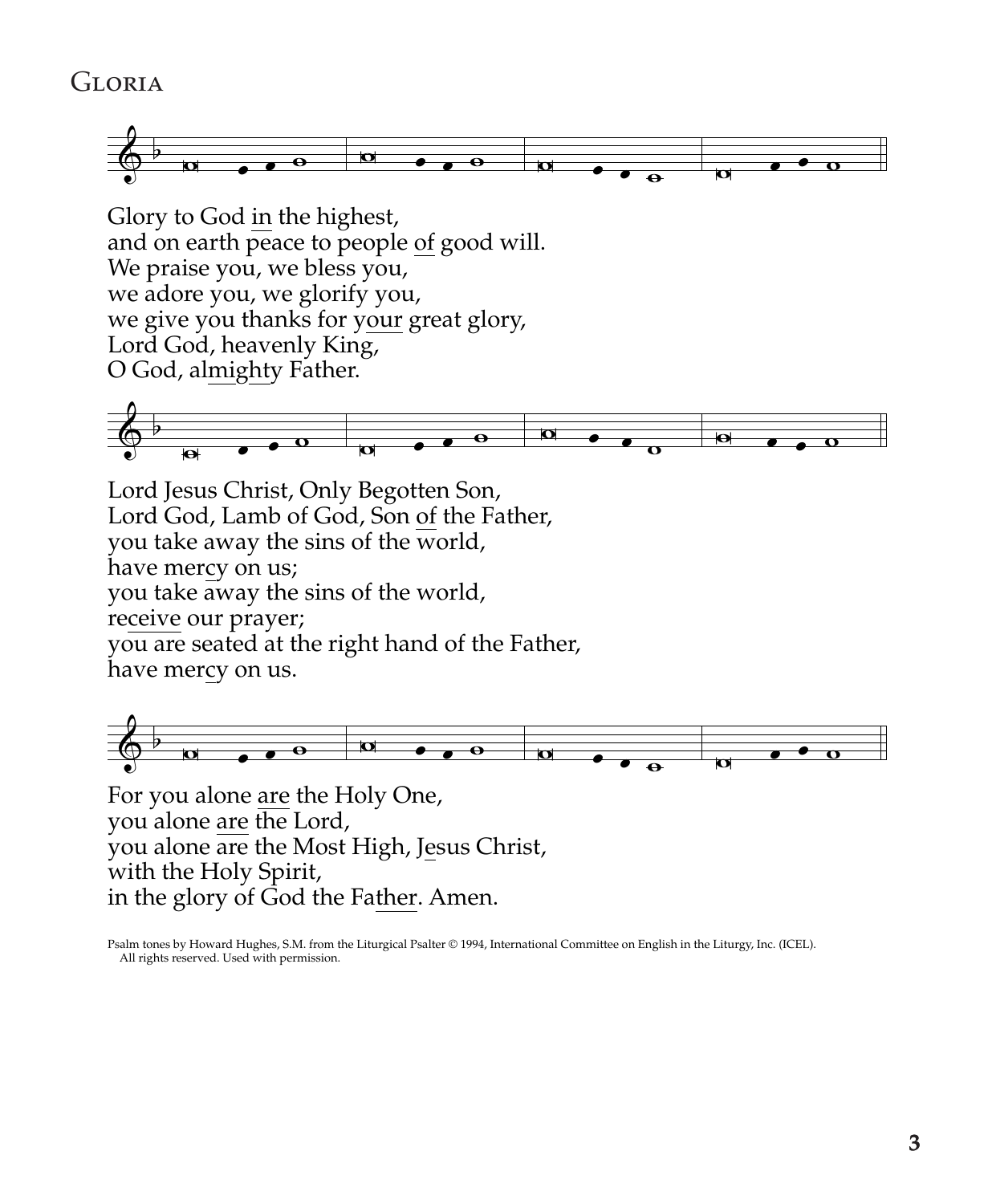### Responsorial Psalm **Psalm 116: You Are My Inheritance, O Lord**



Music © 2016, Paul Hillebrand. Published by OCP Publications. All rights reserved. Used with permission under OneLicense.net, #A-712825.



Music: HOLY MANNA, 87 87 D; William Moore's *The Columbian Harmony*, 1825; adapt. by Tom Enneking, osc, © 2009, Crosier Fathers and Brothers. All rights reserved.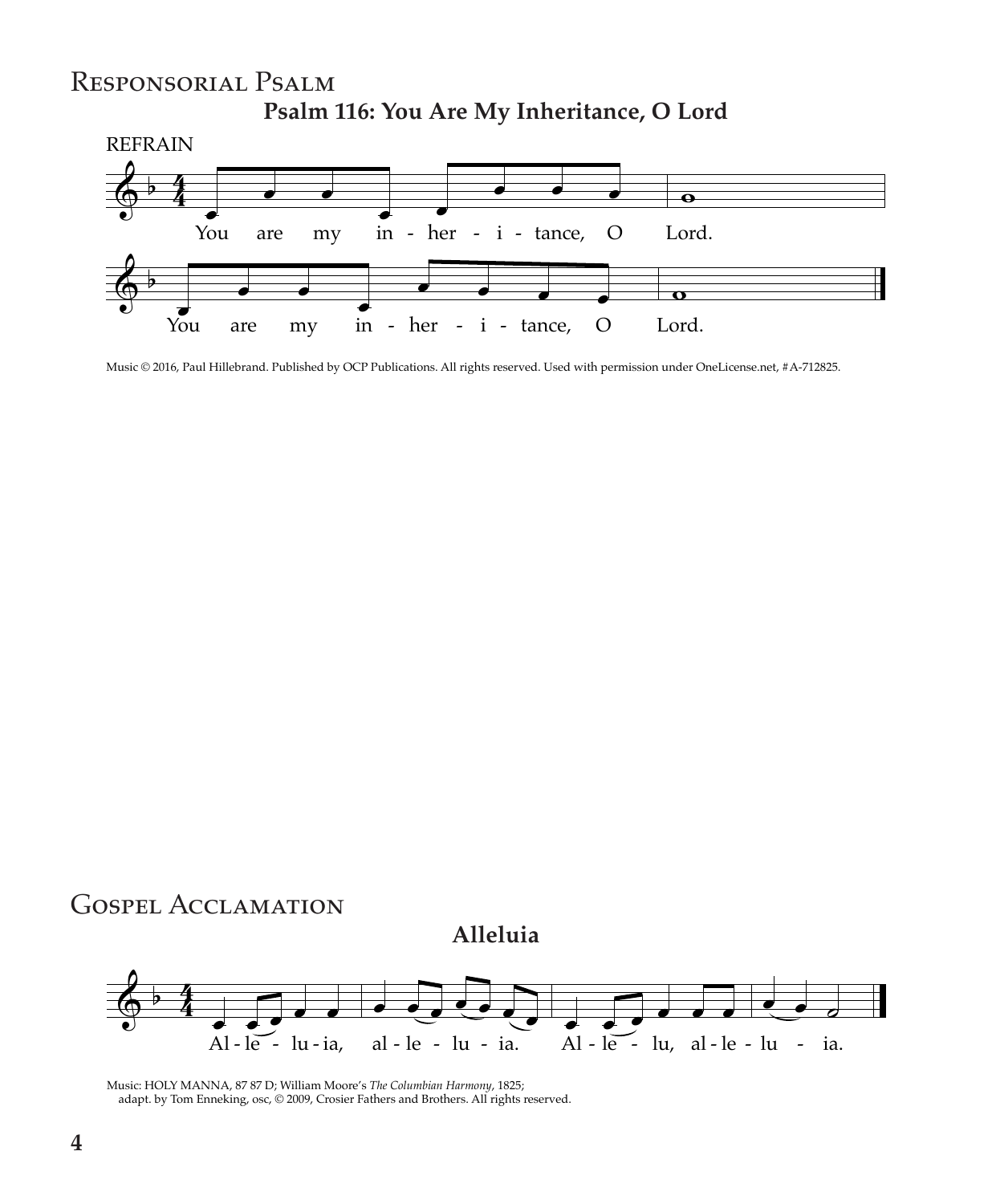Nicene Creed I believe in one God, the Father almighty, maker of heaven and earth, of all things visible and invisible.

I believe in one Lord Jesus Christ, the Only Begotten Son of God, born of the Father before all ages. God from God, Light from Light, true God from true God, begotten, not made, consubstantial with the Father; through him all things were made. For us men and for our salvation he came down from heaven, *and by the Holy Spirit was incarnate of the Virgin Mary, and became man.* For our sake he was crucified under Pontius Pilate, he suffered death and was buried, and rose again on the third day in accordance with the Scriptures. He ascended into heaven and is seated at the right hand of the Father. He will come again in glory to judge the living and the dead and his kingdom will have no end.

I believe in the Holy Spirit, the Lord, the giver of life, who proceeds from the Father and the Son, who with the Father and the Son is adored and glorified, who has spoken through the prophets.

I believe in one, holy, catholic and apostolic Church. I confess one baptism for the forgiveness of sins and I look forward to the resurrection of the dead and the life of the world to come. Amen.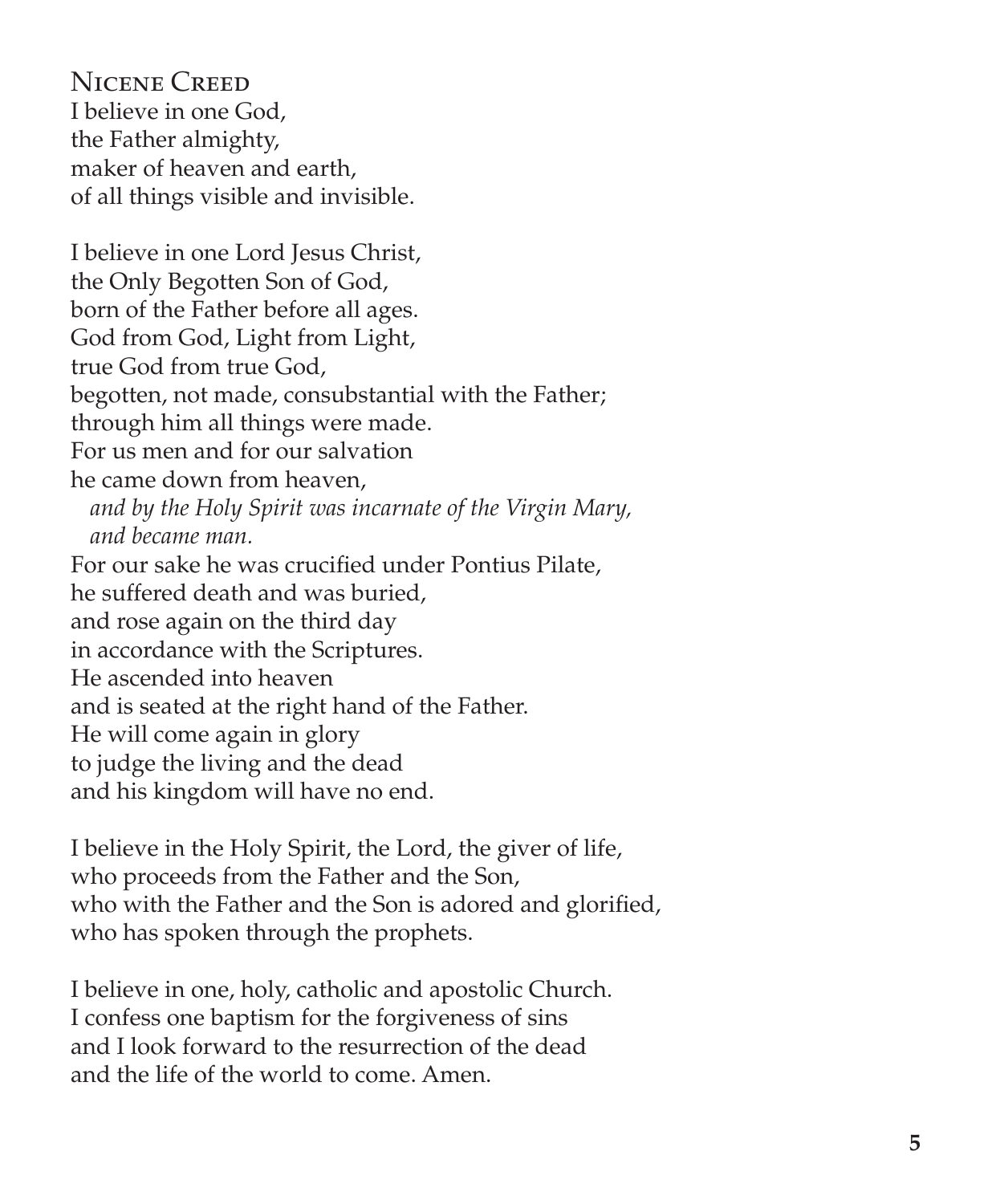#### Eucharistic Acclamations **Holy**



Music: HOLY MANNA, 87 87 D; William Moore's *The Columbian Harmony*, 1825; adapt. by Tom Enneking, osc, © 2009, Crosier Fathers and Brothers. All rights reserved.





Music: HOLY MANNA, 87 87 D; William Moore's *The Columbian Harmony*, 1825; adapt. by Tom Enneking, osc, © 2009, Crosier Fathers and Brothers. All rights reserved.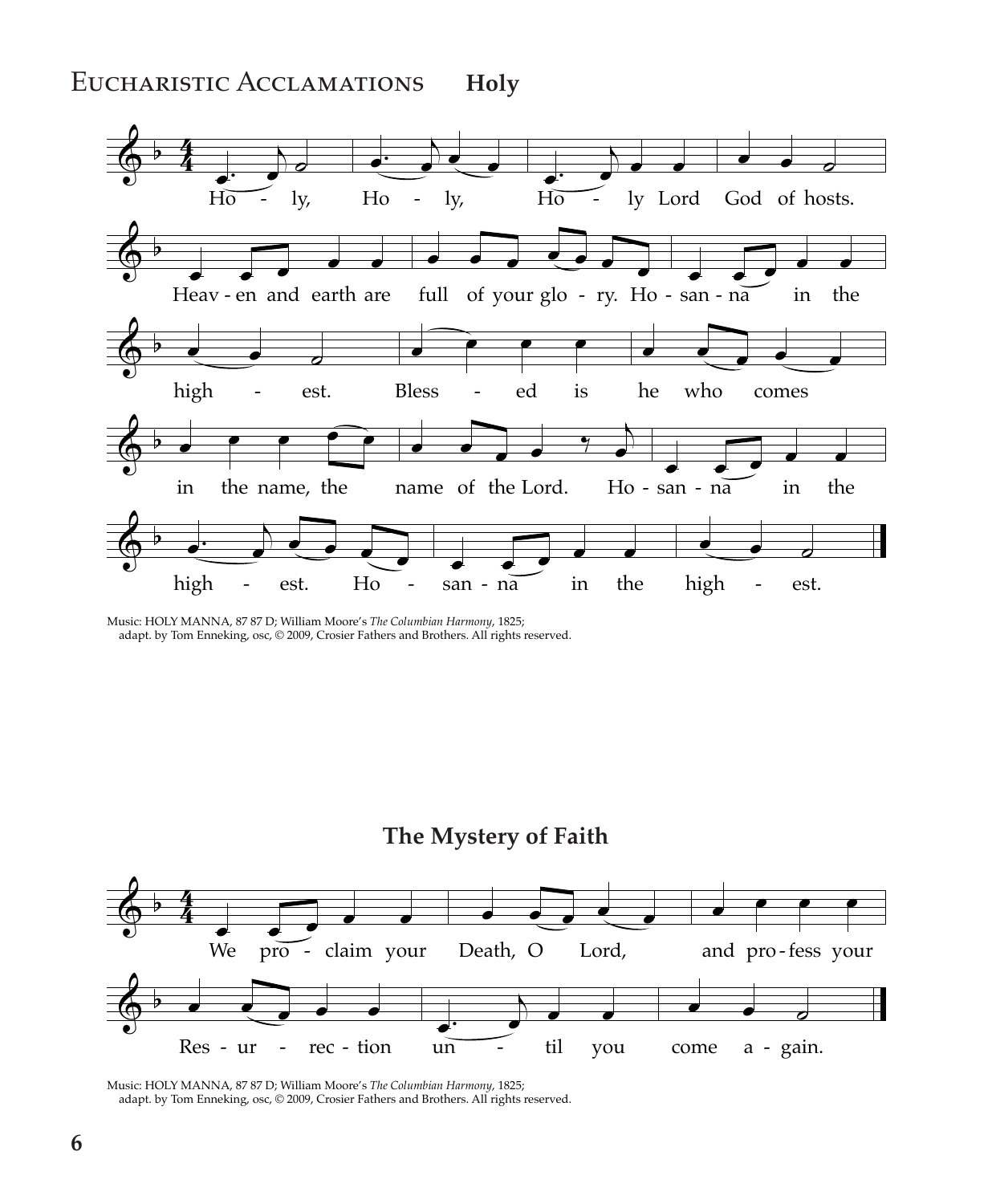#### **Amen**









Music: HOLY MANNA, 87 87 D; William Moore's *The Columbian Harmony*, 1825; adapt. by Tom Enneking, osc, © 2009, Crosier Fathers and Brothers. All rights reserved.